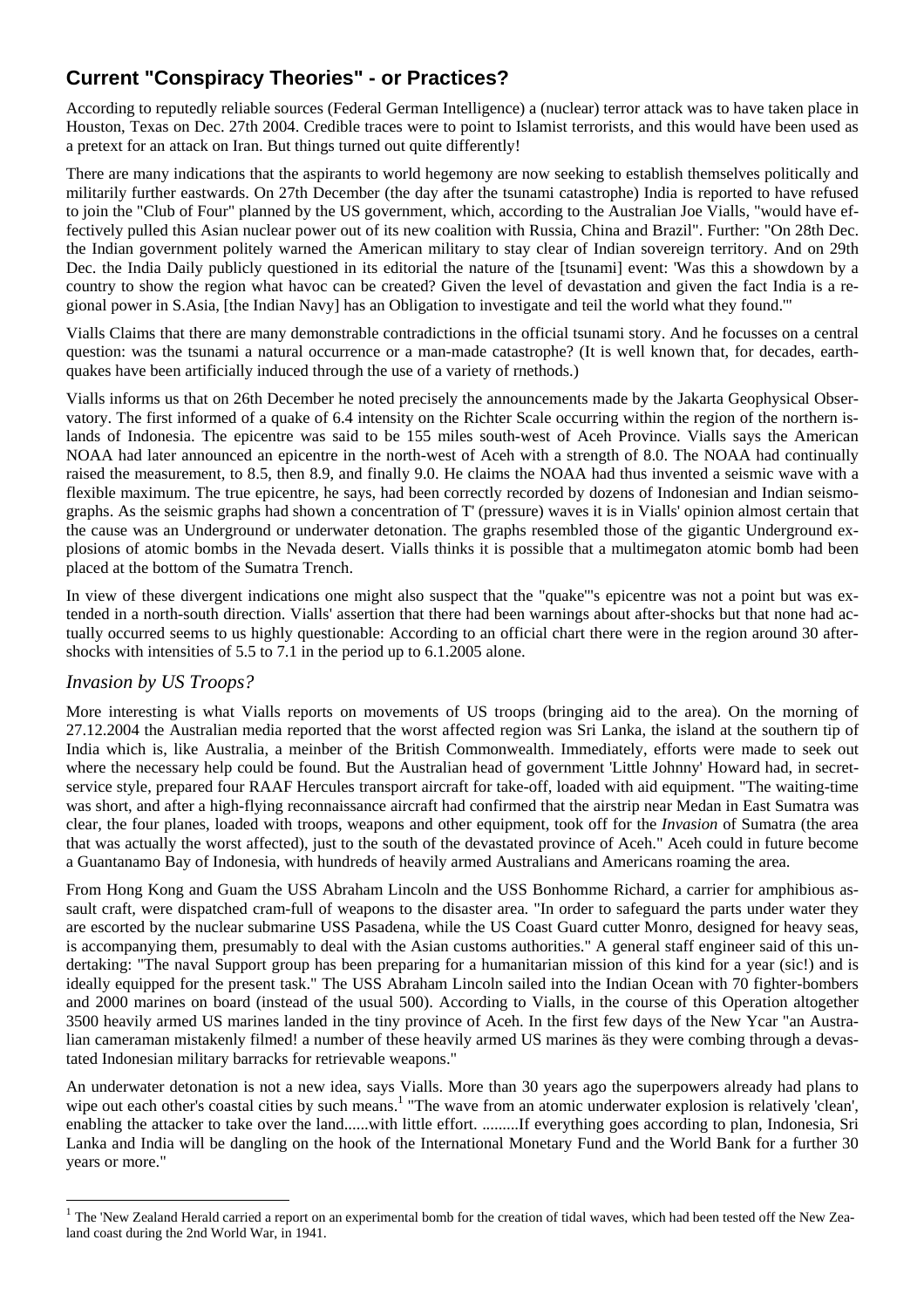It seerns, therefore, that the tsunami catastrophe has been cleverly used as an opportunity to gain a military foothold in the affected areas. The impression remains also, that the disaster was not entirely unexpected.

[Article by W. Lochmann, from Feb. 2005 issue of 'Symptomatologische Illustrationen', Moskau-Basel-Verlag, P.O.Box, CH-4009 Basel 9; Trans. G. Rickett, Stroud]

## Tsunami and the new 'E'-Weapons

## A Report on a Startling Series of Articles in the "India Daily" - *by Tobias Saiander, Historian*

*Four weeks have passed since the terrible Tsunami tidal wave claimed around 200,000 lives - and the big media corporations have already withdrawn their reporters from the scene of the disaster. Bush's war threat against Iran, the V/EF and the 60th Anniversary of the liberation of Auschwitz by the Red Army now 611 the headlines, at least in the mainstream media of the West. A different picture presents itself if we consult mainstream products from the Far East Here one is most struck by the report in the English-Language online version of the "India Daily". For some weeks it has been publishing articles relating to the Tsunami catastrophe, which have to do with the most modern weapons technology. The reader accustomed to the bland uniformity of the media in the West is somewhat baffled by what he meets here, as weapons Systems are mentioned which are far from being a theme of discussion here. We are told of weapons that allegedly influence human thoughts, alter the climate and trigger earthquakes and tidal waves.*

Weapons that can alter the mental state of human beings and unleash natural catastrophes - is this the Brave New World of *Aldous Huxley?* Or science fiction in the Indian style? Not if one recalls publications like "Code Name Artichoke", dealing with secret CIA experiments in thought control conducted with the help of Nazi medical experts. Or if one has looked at the many documents that have been declassified - i.e. made available to the public - and are meticulously listed on the homepage *www.wanttoknow.info* of the former translator from Indonesian for the US administration *Fred Burks*  (see also the article in the "Washington Post" of Dec. 9th 2004 by *Michael Dobbs -*"Interpreter says no to secrecy"). It is understandable that very few people should want to take up these subjects. After all, is life not easier to live and is it not less burdensome if we remain unaware of the horrifying capabilities of the latest weapons technology? And yet: Does the ostrich have an easier life, just because he sticks his head in the sand? Is it not better to face the facts even if they burden one inwardly? Maybe something could then be done to put a stop to developments that treat human life with contempt.

Let us recall briefly the 'Manhattan Project'. In Los *Alamos.* Who at that time, in the 40's of the 20th Century, could have imagined that it would be possible, out of something inconceivably small that the eye cannot see, to unleash by means of fission (splitting) a light brighter than a thousand suns and an all-destructive radiation, heat and power? The atomic bomb. Thought out in theory, developed in practice and tested on innocent civilians. The result in *Hiroshima* and *Nagasaki* is well-known: hundreds of thousands of people killed, unspeakable suffering - and this, despite the fact that the outcome of the war was already certain. A gigantic experiment on human beings. And the» the outrage of people throughout the world: the "Ban the Bomb" movement against the use of atomic weapons. Only a precise knowledge of the facts, a willingness to grapple with the unbearable, makes a counter-movement possible.

**An Earthquake Experiment gets o«t of Control?** So what did special correspondent *Balaji Reddy* write in the "India Daily" of 29th December 2004? Under the heading: "Human Hand behind earthquake and Tsunami? It is time for Indian Navy to investigate", the reporter asks whether the Tsunami catastrophe could have been an experiment to generate earthquakes, which got out of control. He then says it is a well-known fact that many countries are carrying out experiments to control the weather, to direct the movements of the tectonic plates and to use electromagnetic waves for the purpose of military development. He points out that many researchers all around the globe were surprised that the tsunami occurred in South Asia, as it has never done so before. Also the strength of the quake, for example on the Nicobar Islands, was remarkable, and the extent of the destruction there suggests a quake of over 10 on the Richter Scale. And so Balaji Reddy asks the question: Was this a demonstration by a country with the aim of showing the region the kind of damage that can be done? And his conclusion is this: As India is a regional power in South Asia, the Indian Navy has the duty to investigate the circumstances more precisely and to communicate its findings to the world.

**Who knew what when?** On Jan 3rd. 2005, in the same newspaper, special correspondent *Sudhir Chadda* points out that most of the governments of the countries affected by the Tsunami had seen the catastrophe coming, but had not reacted. For example, the Indian Government had received the message shortly after the quake, that their naval base on the Nicobars had been inundated. The governments of Thailand, Sri Lanka and the Maldives had very soon become aware of the approaching catastrophe, but had not evacuated a single person. The conclusion here too: the governments must have known of experiments of a certain country or secret Service or Corporation. But they had obviously received instructions not to react, because it was a controlled experiment. Or they had been told to say nothing.

**HAARP and the Ionosphere** Three weeks later, on 24tb January, an unnamed member of the editorial team of the "India Daily" took up the theme again, this time rather more cautiously, but again with interesting information. Under the heading "India is weary about using earth's atmosphere for military purpose especially HAARP and their impacts in South Asia", the author states that there are no direct indications that the tsunami wave was triggered deliberately, but